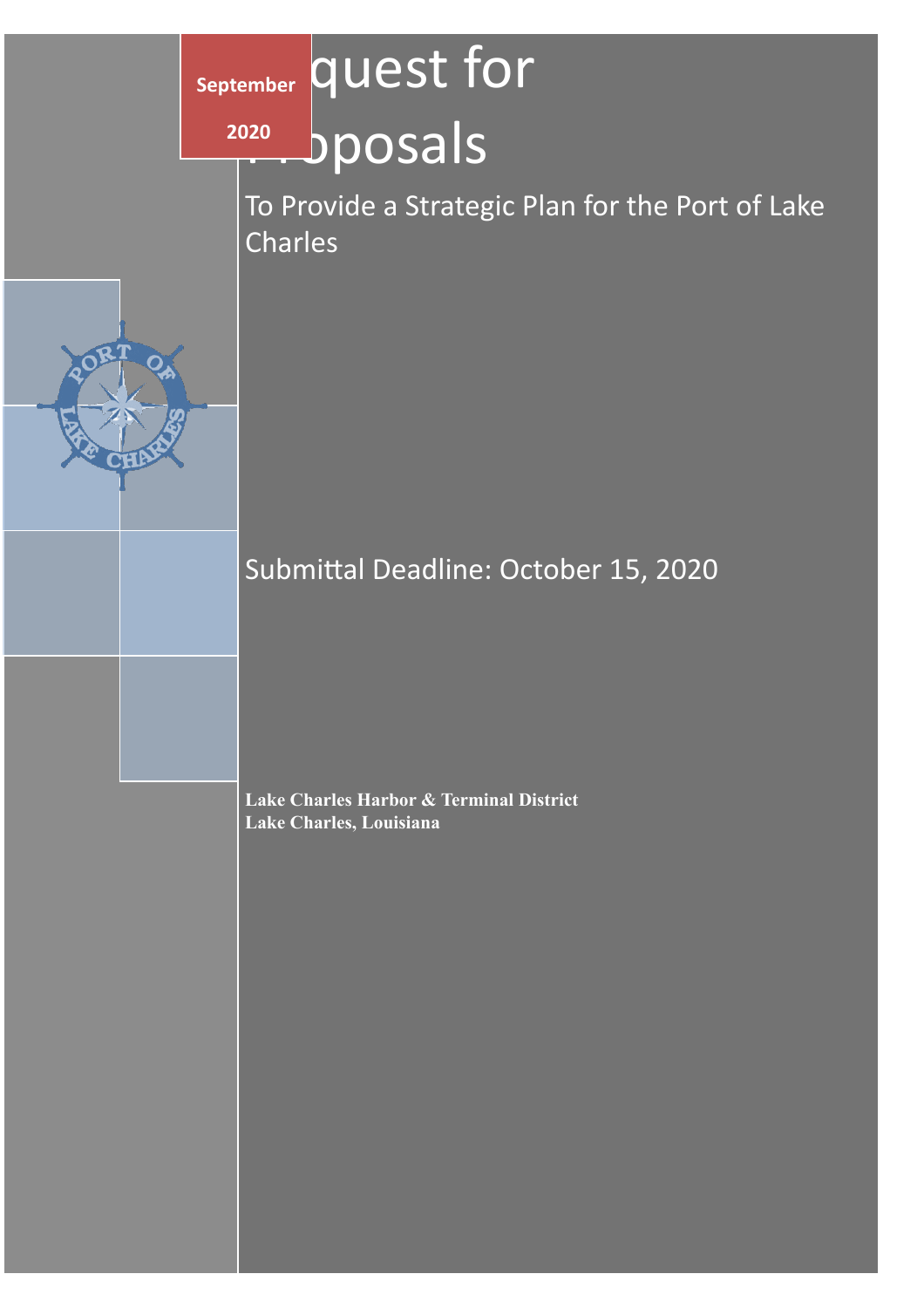### 1. Introduction

The Port of Lake Charles is soliciting proposals from interested firms to provide the Port with professional services to complete a strategic plan. The most recent strategic plan for the Port was conducted over ten years ago. Additionally, in August of 2020, Hurricane Laura struck the Port as a category 4 hurricane, causing significant damage to transit sheds, warehouses, ship loaders and ship unloaders. The Port estimates nearly \$200 million in damages to property and improvements necessary to recover, allowing for the rebuilding of a Port for the future. Considering the damages inflicted by Hurricane Laura and changes in the world economy, cargo logistics, technology and infrastructure since the previous strategic plan, the Port is seeking a qualified consultant to undertake the project. The foundation of the strategic plan must place a strong emphasis on the Port's competitive position and potential market opportunities along with an evaluation of the financial feasibility of undertaking any proposed projects. The Port will select a firm on the basis of best value to the Port, including various criteria such as experience, qualifications of staff, schedule, past performance and cost. As noted above regarding the damages from Hurricane Laura, the Port has numerous major capital investment decisions to make regarding rebuilding, therefore, time to complete the project will be a key driver in determining the firm chosen for the project.

#### 2. Overview

The Port is an independent political subdivision of the State of Louisiana created by action of the Louisiana Legislature in 1924 and authorized by Louisiana Revised Statutes 34:201 et seq. The Port operates a deepwater port on the Calcasieu Ship Channel and encompasses 203 square miles in Southwest Louisiana. Presently, the Port owns and manages five public marine terminal facilities commonly designated as the Port of Lake Charles.

The Port provides the infrastructure for marine terminal facilities designed to accommodate a wide range of cargoes. Some of these facilities are owned and operated by the Port; some are owned by the Port and leased to private terminal operators.

Cargoes shipped through Port facilities are classified into two primary categories, bulk cargoes and break-bulk cargoes. Bulk cargoes include primarily dry bulk commodities such as petroleum coke, barite, rutile and grains. These cargoes are loaded through one of the Port's bulk terminals, with the most active bulk terminal being Bulk Terminal No. 1. Break-bulk cargoes are unitized cargoes such as bagged flour, bagged rice, lumber, and linerboard. Break-bulk cargoes typically move through the transit sheds, berths and warehouses in the area of the Port known as City Docks.

The Port owns two dry bulk terminals specializing in commodities such as petroleum coke, barite, rutile, aggregate, and caustic soda. These terminals are equipped with loading and unloading facilities that include ship loaders, ship unloaders, rail car rollover, truck and rail hoppers, pits and chutes, conveyor systems, scales, silos and open-air storage pads.

The City Docks area has 11 transit sheds, 15 back warehouses, open laydown areas, two open berths, and can accommodate 12 ships in port simultaneously. The City Docks have approximately 1.6 million sq. ft. of covered storage. City Docks is an intermodal facility accessible via road, rail, or water. However, many of these transit sheds and warehouses were badly damaged by Hurricane Laura.

During 2019, the Port was successful in attracting a shipper of windmill blades to City Docks. The windmill blades are being railed and trucked out to windmill farms throughout the United States. The primary reason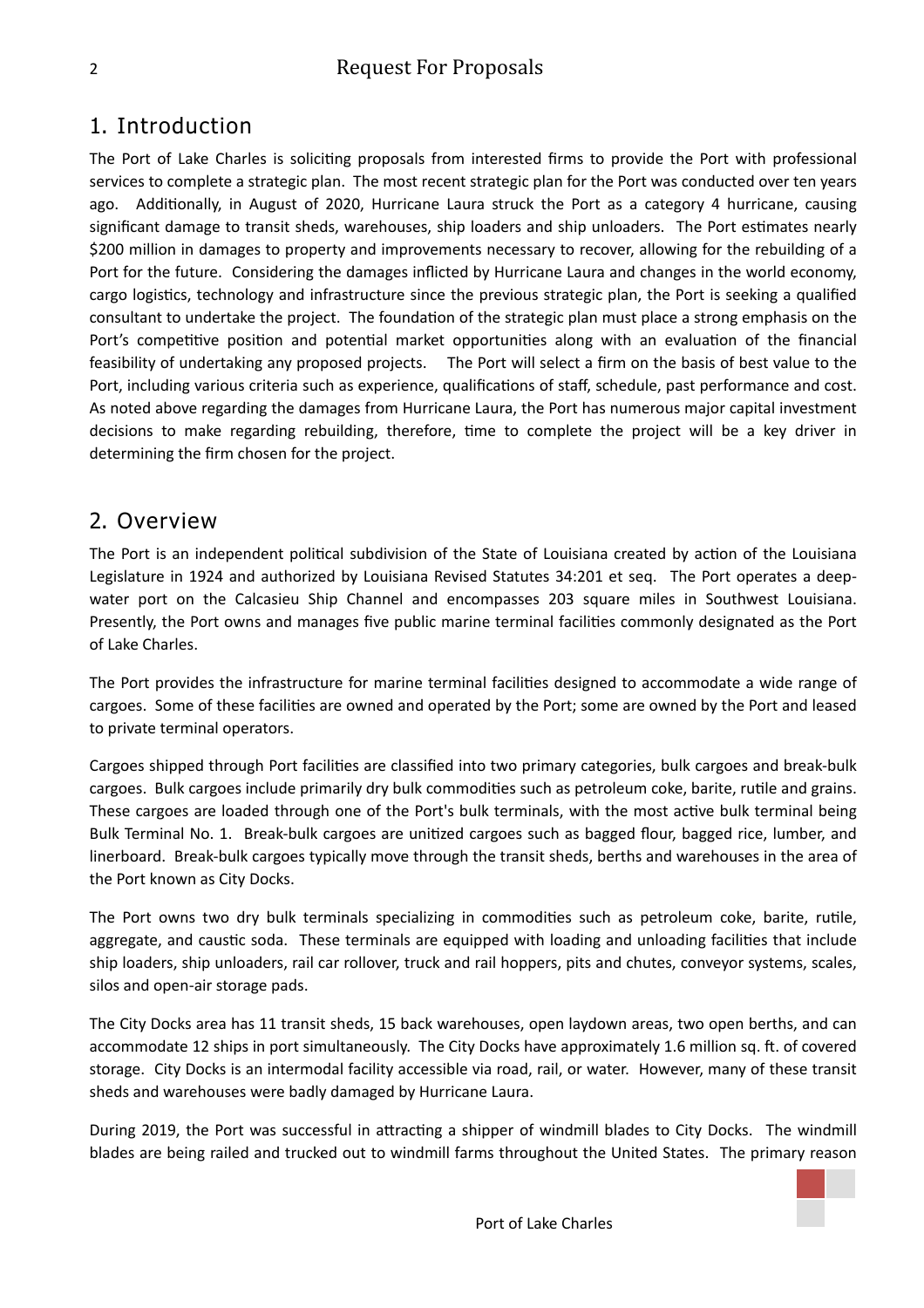the shipper was attracted to the Port is related to the available storage space, access to deep water via the Calcasieu Ship Channel, and inland distribution modes.

The Port owns approximately 5,400 acres in Southwest Louisiana. These properties include leased acreage to both traditional and non-traditional port related tenants, spoil disposal sites, and acreage available for future development. During 2019, lease revenues accounted for approximately \$17.6 million, or 44% of total Port operating revenues.

#### 3. Scope of Services

Task 1: Conduct a market analysis for the Port.

Task 2: Assess the strengths and weaknesses of the Port in terms of physical location, surrounding industries, operational capabilities, facilities and intermodal transportation and logistics.

Task 3: Identify potential market opportunities along with a detailed strategy to fully participate in the potential market.

Task 4: Identify capital improvements necessary to meet current and potential market opportunities while considering the financial feasibility and return on investment of any recommendations.

Task 5: Assess the threats facing the Port over the next 10 years.

Task 6: Create a market and cargo forecast for a 3-year, 5-year and 10-year timeframe. Information should be categorized by cargo type, by commodity and by domestic and international markets.

Task 7: Create a new Strategic Plan document summarizing the work products above.

Task 8: Integrate the recommended strategic plan into the Port's recovery from Hurricane Laura.

Task 9: Identify federal funding opportunities for financing of proposed strategic plan projects.

# 4. Proposal Submission Information

All proposals are to be submitted no later than 3:00 pm on October 15 at the Port's Administration Building located at 1611 West Sallier St., Lake Charles, LA 70601. Each firm must deliver at least 2 hard copies and a pdf copy of the proposal in accordance with all requirements set forth in this RFP. **Late Proposals will not be accepted.**

The Port will consider only responsive proposals from responsible firms for a contract award. A responsive proposal is a proposal that complies with requirements stated in this RFP. A responsible firm is one that demonstrably possesses the skill, ability, and integrity necessary to faithfully perform business development, market analysis, feasibility analysis, capital analysis, financial analysis and strategic planning for the Port.

Based upon an assessment of the technical qualifications of responding firms, the Port will request selected respondents to appear for interviews.

The Port at its sole discretion will award the contract to the candidate submitting the most advantageous proposal, taking into consideration each proposal's relative merits. A contract will only result when a proposal has been approved by the Board of Commissioners of the Port.

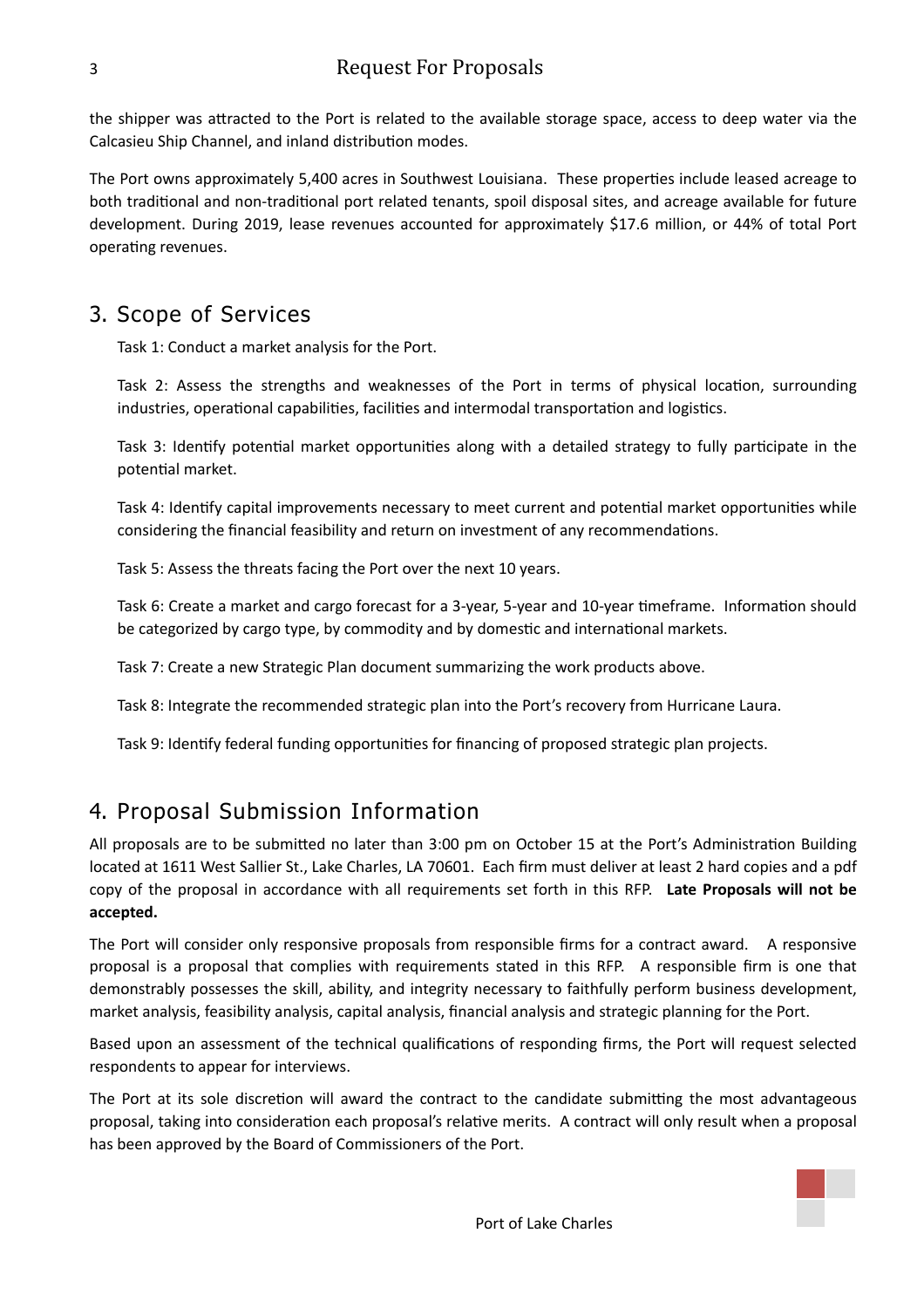All questions will be submitted to [sdavis@portlc.com](mailto:sdavis@portlc.com) with a deadline for questions of October 7.

Interested firms should prepare a written proposal for services based upon the scope of work noted in section 3 above. Proposals should clearly demonstrate an understanding of the scope of services and should reflect the proposer's ability to perform the work requested. Include the following sections:

- 1. Introduction
	- a. Firm, team or joint venture along with relevant history and overall services
- 2. Capabilities
	- a. Provide a description of the types of services
	- b. Describe capabilities of the firm to provide the services and complete the work
- 3. List of Relevant Qualifying Projects
	- a. List shall include relevant current and completed projects within the last five (5) years
	- b. No more than ten (10) projects should be listed
- 4. Client Reference List
- 5. Strategic Approach
- 6. Project Team
	- a. Identify specific team members working on the timely completion of the project
- 7. Project Cost Proposal and Billing Schedule
- 8. Project Schedule

The Port reserves the right to amend this RFP and to reject any or all of the proposals submitted.

# 5. Selection Criteria:

A committee comprised of the seven members of the board of commissioners will evaluate the proposals and determine which firms will be requested to provide oral presentations. The evaluation criteria will include, but is not limited to, the firm's understanding of the Port, understanding of the scope of services in section 3, along with the firm's specialized knowledge, qualifications, experience and resources to successfully complete the project timely.

Submission of the Proposal:

The proposal may be submitted via email to  $sdavis@portlc.com$ .

The proposal must be received by 3:00 PM CST October 15, 2020. Each firm shall submit at least two (2) hard copies and one (1) electronic copy (\*.pdf format) of their proposal for review. Each proposal will be evaluated. This is not a public call for bids; therefore, there shall be no public opening of RFPs. All materials provided to the Port shall become property of the Port and will not be returned to the firm.

Schedule: Dates are tentative and subject to change: Task Target Date